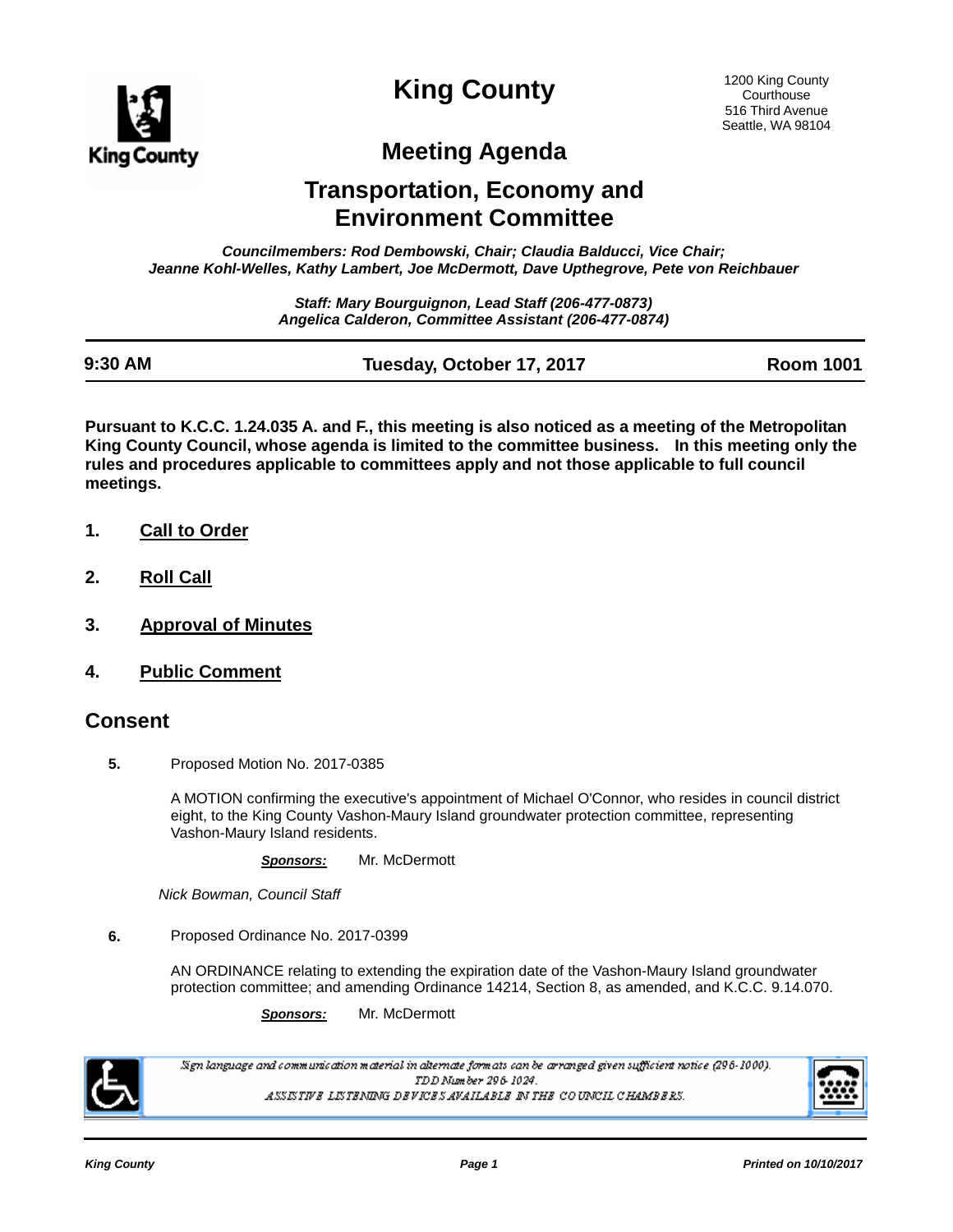*Contingent on introduction and referral to the committee.*

*Hiedi Popochock, Council Staff*

### **Discussion and Possible Action**

**7.** Proposed Ordinance No. 2017-0404

AN ORDINANCE approving and adopting the collective bargaining agreement negotiated by and between King County and Amalgamated Transit Union, Local 587 (Department of Transportation - Transit) representing employees in the department of transportation; and establishing the effective date of said agreement.

*Sponsors:* Mr. Dembowski

*Mary Bourguignon and Paul Carlson, Council Staff*

**8.** Proposed Ordinance No. 2017-0355

AN ORDINANCE approving and adopting the memorandum of agreement regarding Supported Employment Program negotiated by and between King County and Amalgamated Transit Union, Local 587 (Department of Transportation - Transit) representing employees in the department of transportation; and establishing the effective date of said agreement.

*Sponsors:* Mr. Dembowski

*Nick Bowman, Council Staff*

**9.** Proposed Ordinance No. 2017-0398

AN ORDINANCE approving and adopting the collective bargaining agreement negotiated by and between King County and International Union of Operating Engineers, Local 302 (Equipment Operators - Departments: Natural Resources and Parks, Transportation) representing employees in the departments of natural resources and parks, and transportation; and establishing the effective date of said agreement.

*Sponsors:* Mr. Dembowski

*Nick Bowman, Council Staff*

**10.** Proposed Ordinance No. 2017-0317

AN ORDINANCE relating to comprehensive planning and zoning; adopting the Vashon-Maury Island Community Service Area Plan; amending Ordinance 12061, Section 4, and K.C.C. 20.12.325, Ordinance 263, Article 2, Section 1, as amended, Ordinance 17485, Section 2, as amended, Ordinance 17842, Section 3, as amended, and K.C.C. 20.12.017 and adding a new section to K.C.C. chapter 21A.38.

*Sponsors:* Mr. McDermott

*Christine Jensen, Council Staff*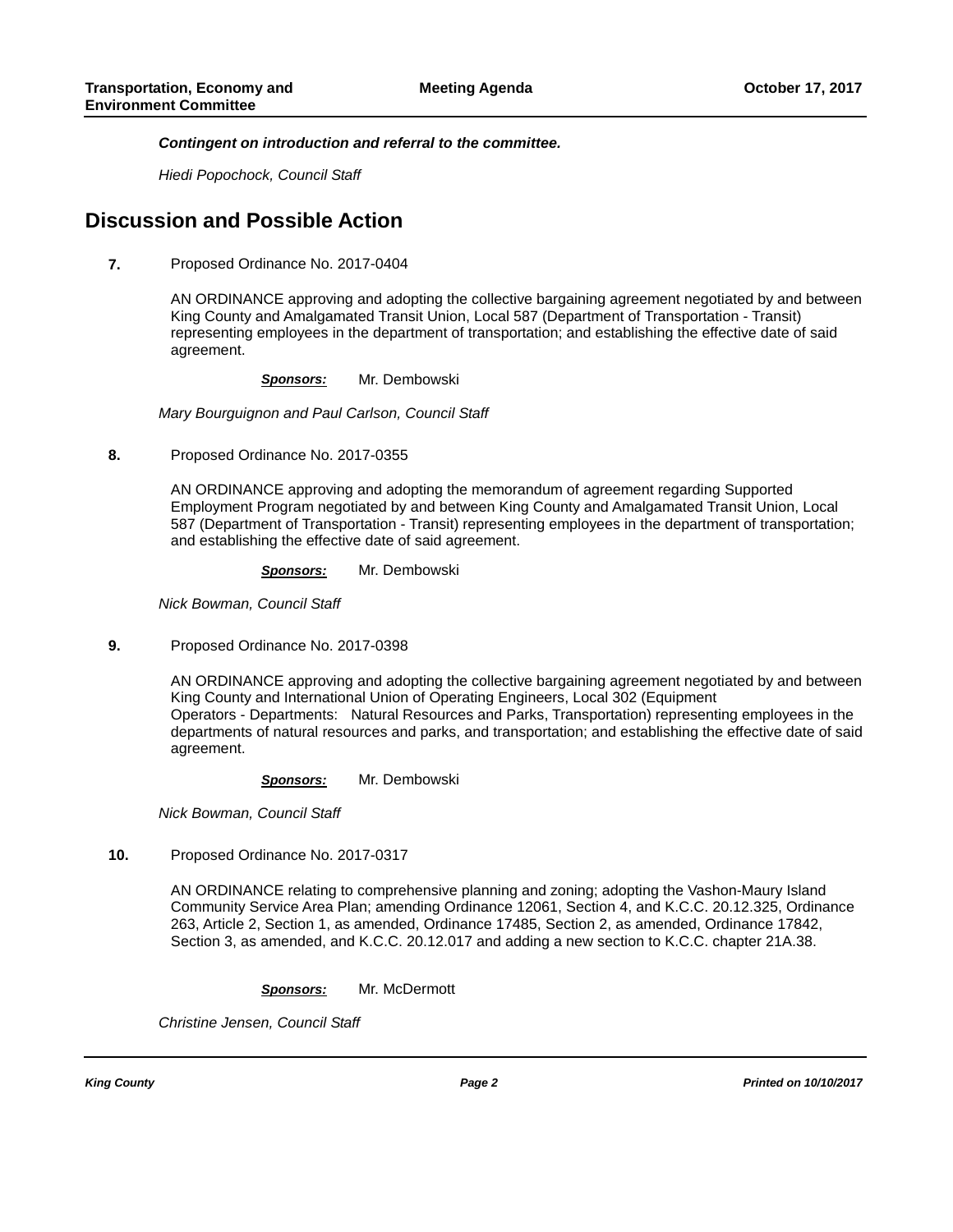### **Other Business**

#### **11. Grant Alerts**

- *-17-036\_DNRP McSorley Creek Shoreline\_ Pocket Estuary Restoration C Gowan 090717*
- *-17-038 DNRP S Central Local Integrating Org C McGowan 091417*
- *-17-039 DNRP\_May Creek Tributary 291A Cemetery Pond DR0509 Wetland\_C Gowan 091517*
- *-17-042 DNRP\_Our Green\_Duwamish Watershed C McGowan 092717*
- *-17-043 DNRP Effect of Water Hardness on Coho PreSpawn Mortality C McGowan 092717*
- *-17-044 DNRP Green Duwamish Central PS WRIA 9 Lead Entity\_ C McGowan 092717*

## **Adjournment**